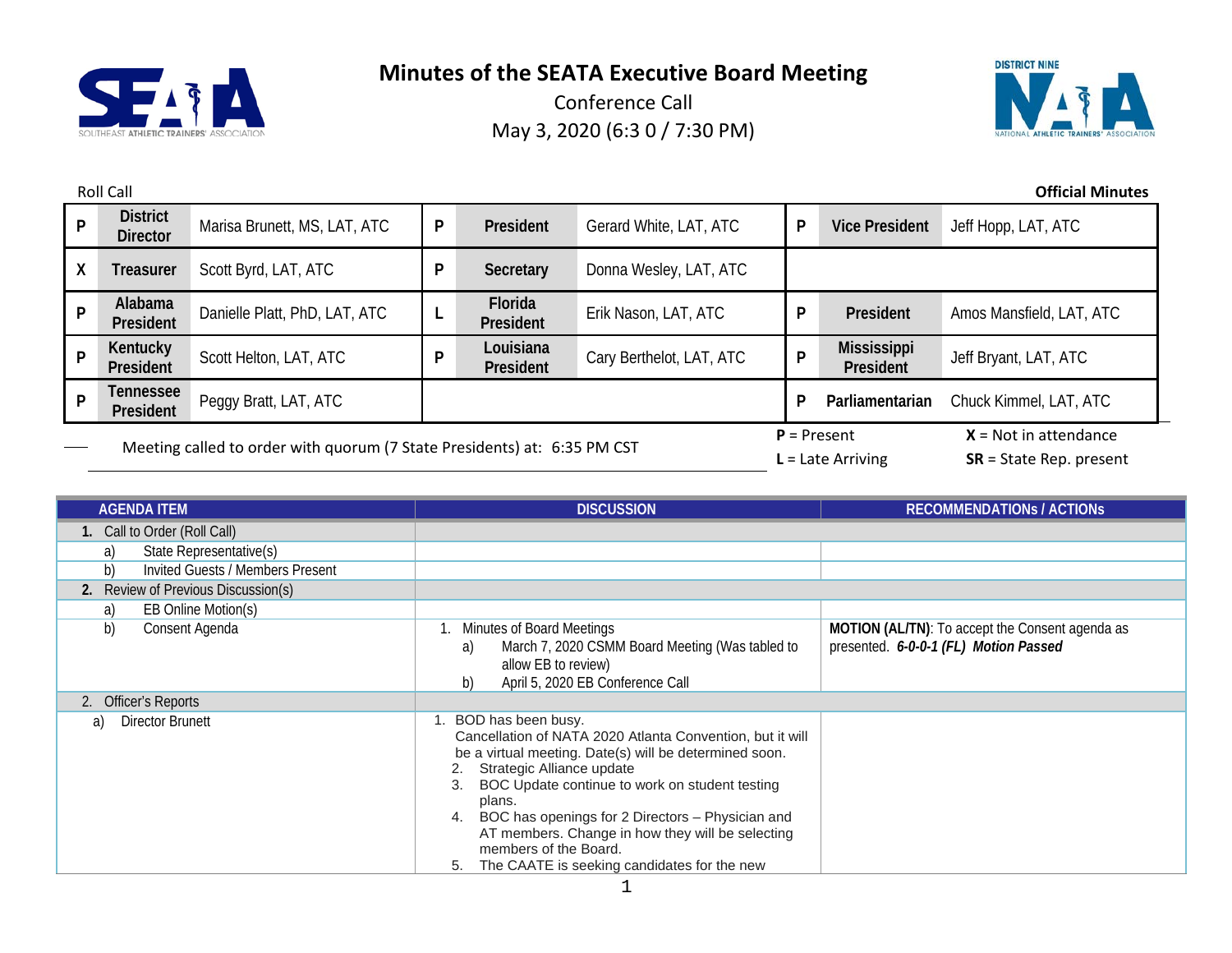



|                              | leadership development committee.<br>6. The Foundation a<br>Sport Injury and Spine event is being chaired by Ron Courson<br>to be held at UGA in Feb. 2021, to present update on their<br>work and funding for District education<br>10 for 10 ICSM was approved and will be made available<br>soon.<br>Committee updates on resources for during and after Covid-19<br>ICSM - Returning to Sports and Campus<br>COPA - flyers<br>$GAC - advocacy$<br>SAAC - State Leadership Forum will be virtual as well<br>International Committee<br>SSAT - mental health<br>AT Educationalist - virtual students issues<br>BOD approved Intercollegiate Athlete Preparedness survey<br>GAC - Capital Hill Day was cancelled and 70% attendees<br>allowed NATAPAC to keep donation<br>Convention Planning Committee - Michelle Bolling to be new<br>chair and will take over for Orlando meeting.<br>May BOD Meeting has been cancelled face-to-face and will be<br>a Zoom meeting. |  |
|------------------------------|--------------------------------------------------------------------------------------------------------------------------------------------------------------------------------------------------------------------------------------------------------------------------------------------------------------------------------------------------------------------------------------------------------------------------------------------------------------------------------------------------------------------------------------------------------------------------------------------------------------------------------------------------------------------------------------------------------------------------------------------------------------------------------------------------------------------------------------------------------------------------------------------------------------------------------------------------------------------------|--|
|                              | President Platt inquired about BOC investigating possibility of<br>reduced CEUs.<br>President White inquired about BOC testing for students with<br>regards to multiple testing dates and Director Brunett referred<br>him on to BOC President Sexton or Anne Minton.<br>President Berthelot inquired about the refunds and options.                                                                                                                                                                                                                                                                                                                                                                                                                                                                                                                                                                                                                                     |  |
| <b>President White</b><br>b) | 1. Accountant reported no discrepancies between checking<br>account and QuickBooks. Still questions about some amounts.<br>President Helton asked about access to WellsFargo accounts.<br>President White reported that it is still a work in progress.                                                                                                                                                                                                                                                                                                                                                                                                                                                                                                                                                                                                                                                                                                                  |  |
|                              | Director Brunett inquired about possibility of changing banks once<br>we gain full access. President White stated that he will ask the                                                                                                                                                                                                                                                                                                                                                                                                                                                                                                                                                                                                                                                                                                                                                                                                                                   |  |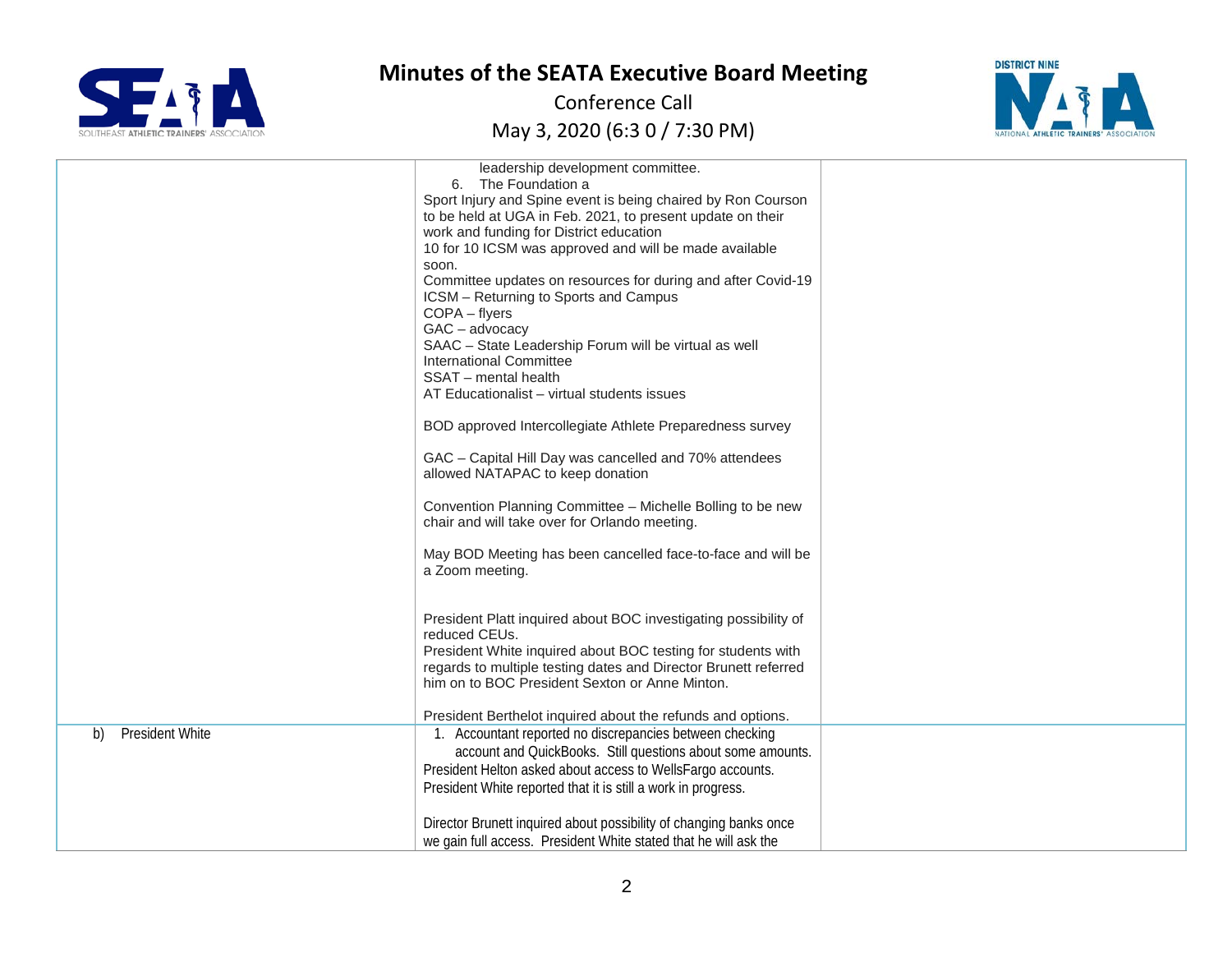



|                                                            | Finance Committee to make an informed decision once we have<br>obtained full access.                                                                                                                                                                                                                                                                                                                                                                                                                                                                                                                                                                                    |                                                                                                                                                                                                                                                                             |
|------------------------------------------------------------|-------------------------------------------------------------------------------------------------------------------------------------------------------------------------------------------------------------------------------------------------------------------------------------------------------------------------------------------------------------------------------------------------------------------------------------------------------------------------------------------------------------------------------------------------------------------------------------------------------------------------------------------------------------------------|-----------------------------------------------------------------------------------------------------------------------------------------------------------------------------------------------------------------------------------------------------------------------------|
| Vice President Hopp<br>a)                                  | $\mathbf{1}$                                                                                                                                                                                                                                                                                                                                                                                                                                                                                                                                                                                                                                                            | $\mathbf{1}$ .                                                                                                                                                                                                                                                              |
| <b>Secretary Wesley</b><br>b)                              | FAQ from NATA Convention<br>$\mathbf{1}$ .<br>2. Membership update from NATA will be sent as soon as it is<br>received<br>Working to update website<br>3.                                                                                                                                                                                                                                                                                                                                                                                                                                                                                                               | Secretary Wesley will send membership lists<br>1.<br>2. Secretary Wesley will send updated website list of items<br>to be updated                                                                                                                                           |
| Treasurer Byrd<br>C)                                       | $\mathbf{1}$ .                                                                                                                                                                                                                                                                                                                                                                                                                                                                                                                                                                                                                                                          | 1. ACTION: President White asked that Treasurer Byrd<br>present an Expense / Revenue Report for ATSS/ATEC<br>and CSMM to the Board on our June Board Meeting.                                                                                                               |
| 3. Committee Reports                                       |                                                                                                                                                                                                                                                                                                                                                                                                                                                                                                                                                                                                                                                                         |                                                                                                                                                                                                                                                                             |
| <b>Standing Committees</b><br>a)                           |                                                                                                                                                                                                                                                                                                                                                                                                                                                                                                                                                                                                                                                                         |                                                                                                                                                                                                                                                                             |
| i. Finance Committee                                       | Update on: President White has asked that Treasurer Byrd<br>schedule a Finance Committee Conference Call or Meeting.                                                                                                                                                                                                                                                                                                                                                                                                                                                                                                                                                    | <b>ACTION:</b> President White requests that the Finance<br>Committee continue its review of financial transactions<br>within the SEATA Checking account, to include Credit<br>Card Usage by the Officers, and submit a report back to<br>the Board at the June EB Meeting. |
| Ad hoc / Taskforce(s)<br>b)                                |                                                                                                                                                                                                                                                                                                                                                                                                                                                                                                                                                                                                                                                                         |                                                                                                                                                                                                                                                                             |
| i. Legislative Grant Taskforce (President<br>$Bratt - TN)$ | Tabled until Treasurer Byrd can review and offer a recommendation.                                                                                                                                                                                                                                                                                                                                                                                                                                                                                                                                                                                                      | ACTION: President White askes that Treasurer Byrd review<br>the SEATA Legislative Grant Program with the Finance<br>Committee to review Tier 3 Level and to then provide a<br>report back to the EB my August 1, 2020                                                       |
| Convention Taskforce Committee (VP Hop)<br>ii.             | Update on discussions/progress on the SEATA Convention<br>(combined event of ATSS/CSMM/ATEC for 2022+.<br>Still in a holding pattern with Conference Direct. Call was held with<br>various committee leadership to look at dates - 1) Feb. 9-13 or 2)<br>Feb. 16-20. 2023 would also include ATEC. Group is also<br>considering multi-location with same hotel, such as the Omni.<br>President Nason requested that state association meeting locations<br>be considered when looking at multi-year contracts and possibly<br>rotating. Vice-President Hopp acknowledged that this is a concern<br>and that we are also considering what is best financially for SEATA. |                                                                                                                                                                                                                                                                             |
| 4. Old Business                                            |                                                                                                                                                                                                                                                                                                                                                                                                                                                                                                                                                                                                                                                                         |                                                                                                                                                                                                                                                                             |
| <b>Online Continuing Education</b><br>a)                   | President White and Secretary Wesley have investigated several<br>venues and methods of delivering online educational opportunities<br>as a result of States having to cancel their annual symposiums.                                                                                                                                                                                                                                                                                                                                                                                                                                                                  | MOTION (AL/LA): To accept the SEATA TEAM AT proposal<br>as amended. 7-0-0-0 Motion Passed.                                                                                                                                                                                  |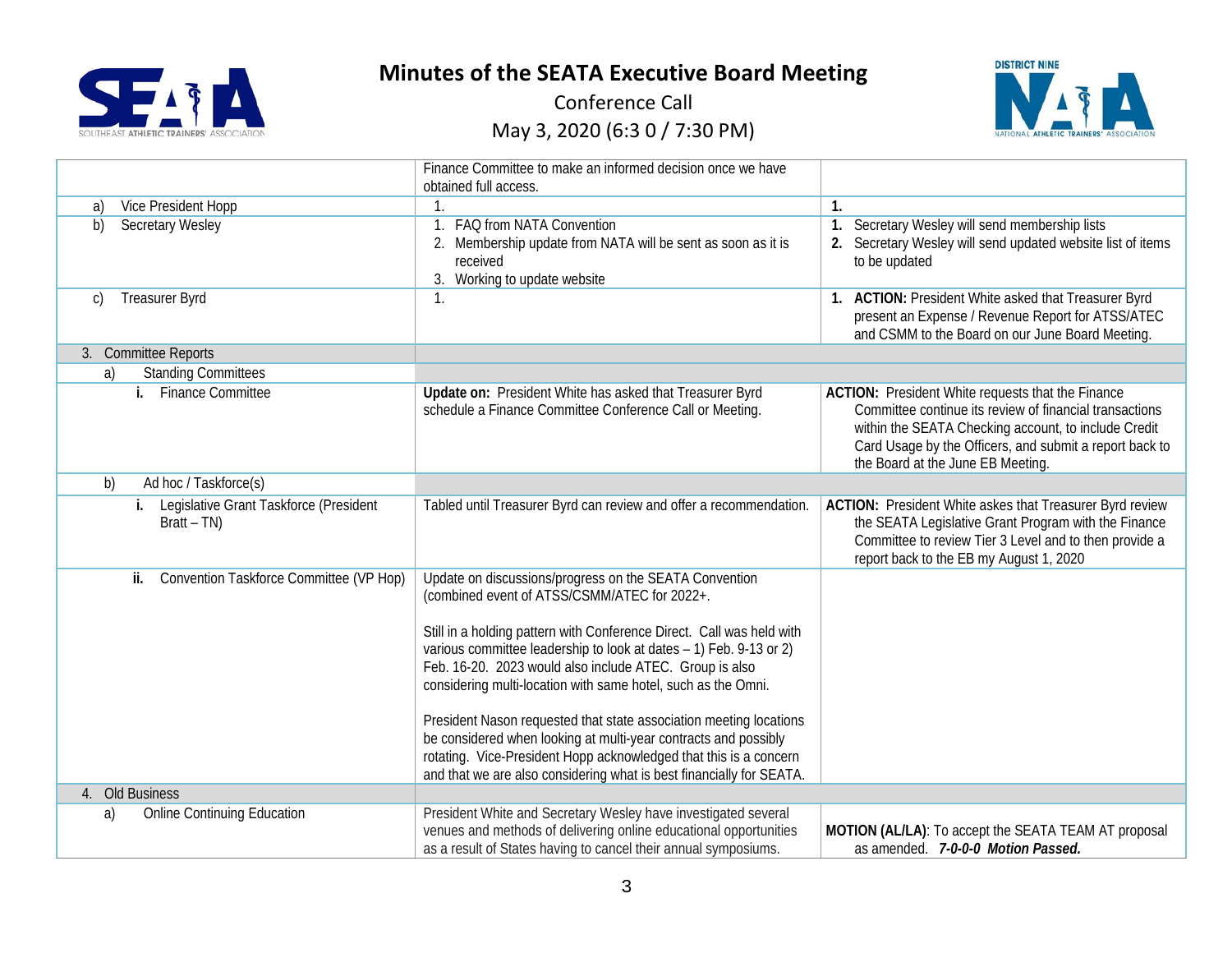



|                  |                                                    | President White submits a "TEAM AT" proposal (Tele-education for<br>Engagement and Advancement of the Membership), which was<br>emailed to the Board for their review.<br>President Helton asked about using the platform for just a members;<br>meeting and not for only CEU meetings.<br>President Bryant addressed the issue of not charging due to the<br>number of furloughed ATs. President Bryant also inquired about<br>speakers for webinars. President White indicated that there would<br>be a Call for Proposals and that this could be sent out in an eblast<br>quickly.<br>President Nason inquired about the timeline of this being short-term<br>or long-term.<br>President Berthelot inquired about state use of Cvent and the fees.<br>President White responded that no state registration fees will be<br>charge to the State Associations for this 3 month period for our<br>webinars.<br>Multiple Presidents expressed concern over the idea of charging<br>state-only or non NATA/SEATA members registration fees during<br>this time for our SEATA webinars for this 3 month period. President<br>Nason expressed the need to re-visit this proposal as a member<br>benefit with fees |                                                                                                                                                   |
|------------------|----------------------------------------------------|---------------------------------------------------------------------------------------------------------------------------------------------------------------------------------------------------------------------------------------------------------------------------------------------------------------------------------------------------------------------------------------------------------------------------------------------------------------------------------------------------------------------------------------------------------------------------------------------------------------------------------------------------------------------------------------------------------------------------------------------------------------------------------------------------------------------------------------------------------------------------------------------------------------------------------------------------------------------------------------------------------------------------------------------------------------------------------------------------------------------------------------------------------------------------------------------------------------|---------------------------------------------------------------------------------------------------------------------------------------------------|
| 5. New Business  |                                                    |                                                                                                                                                                                                                                                                                                                                                                                                                                                                                                                                                                                                                                                                                                                                                                                                                                                                                                                                                                                                                                                                                                                                                                                                               |                                                                                                                                                   |
| a)               | NATA Foundation Sponsorship                        | The NATA Foundation has cancelled the 2020 Wide World of<br>Sports fundraising event at the NATA Convention due to<br>COVID-19 pandemic. The Foundation is asking that we<br>consider making the Sponsorship into a Donation to help the<br>Foundation offset their revenue loss from this year's event.<br>Discussion in the future regarding the Free Communications<br>sponsorship.                                                                                                                                                                                                                                                                                                                                                                                                                                                                                                                                                                                                                                                                                                                                                                                                                        | MOTION (KY/FL): To make the \$10,000 sponsorship of the<br>Wild World of Sports event a donation to the NATA<br>Foundation. 7-0-0-0 Motion Passed |
| 7. Announcements | 1st Sunday @ 6:30 pm CST / 7:30 EST<br>June (NATA) |                                                                                                                                                                                                                                                                                                                                                                                                                                                                                                                                                                                                                                                                                                                                                                                                                                                                                                                                                                                                                                                                                                                                                                                                               | LA - May 30 - 1 day virtual meeting; registration will be<br>opening soon. President Berthelot acknowledged that<br>she will have one more        |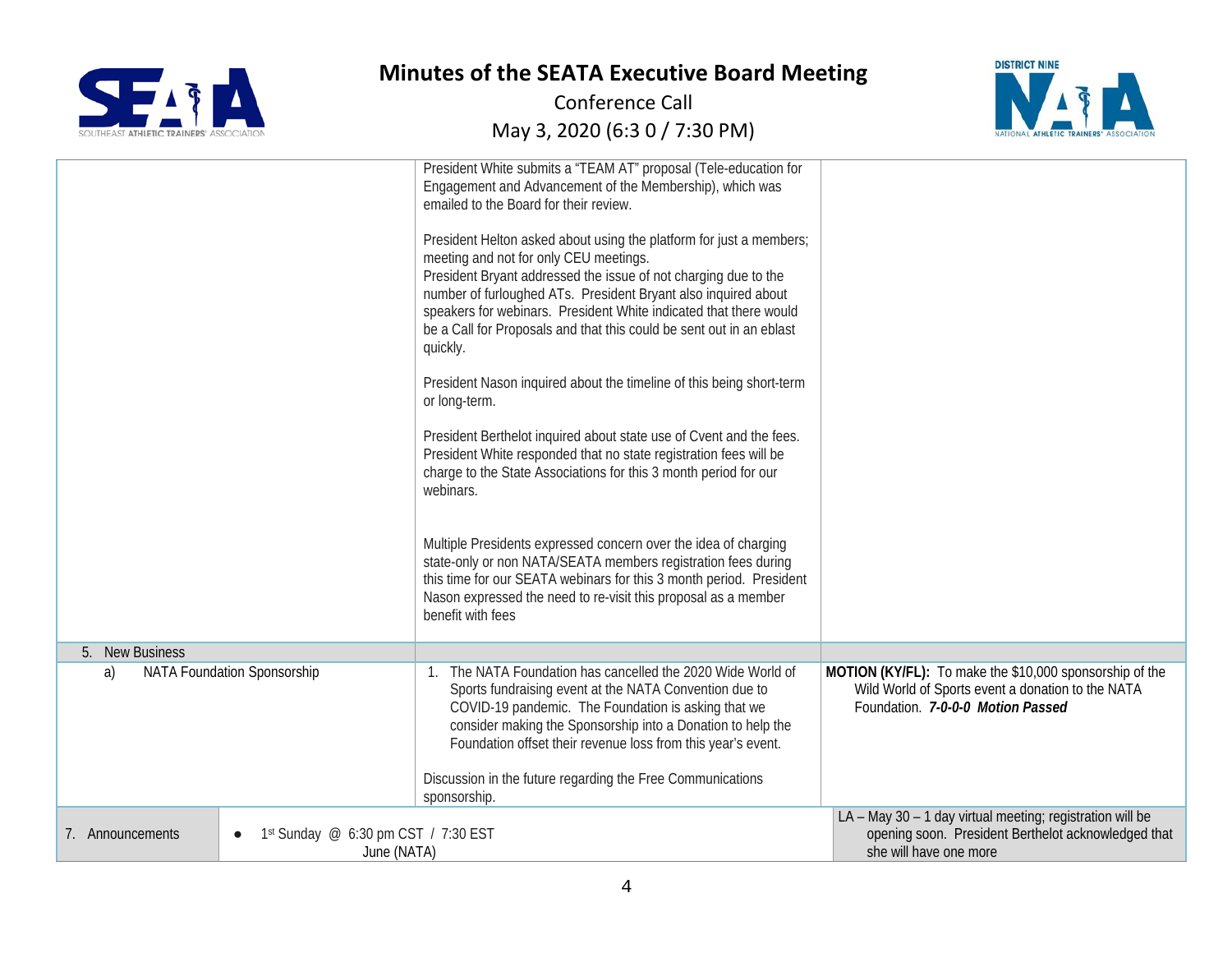| SOUTHEAST ATHLETIC TRAINERS' ASSOCIATION |
|------------------------------------------|

:

# **Minutes of the SEATA Executive Board Meeting**



|                   | MS - Kira Birch will be new president of MATA (ends June<br>1 after Board meeting).<br>President White thanked President Bryant for his work on<br>the Board and will be seeking a new Elections<br>Committee Chair.<br>KY - President Helton reported that KATS will receive the<br>Dan Campbell Legislative Advocacy Awards.<br>FL - President Nason reported that Dr. Pattie Tripp will be<br>the next president of ATAF and he will be done in<br>January. |  |
|-------------------|----------------------------------------------------------------------------------------------------------------------------------------------------------------------------------------------------------------------------------------------------------------------------------------------------------------------------------------------------------------------------------------------------------------------------------------------------------------|--|
| Adjournment<br>8. | Meeting adjourned at:<br>8:15 PM CST                                                                                                                                                                                                                                                                                                                                                                                                                           |  |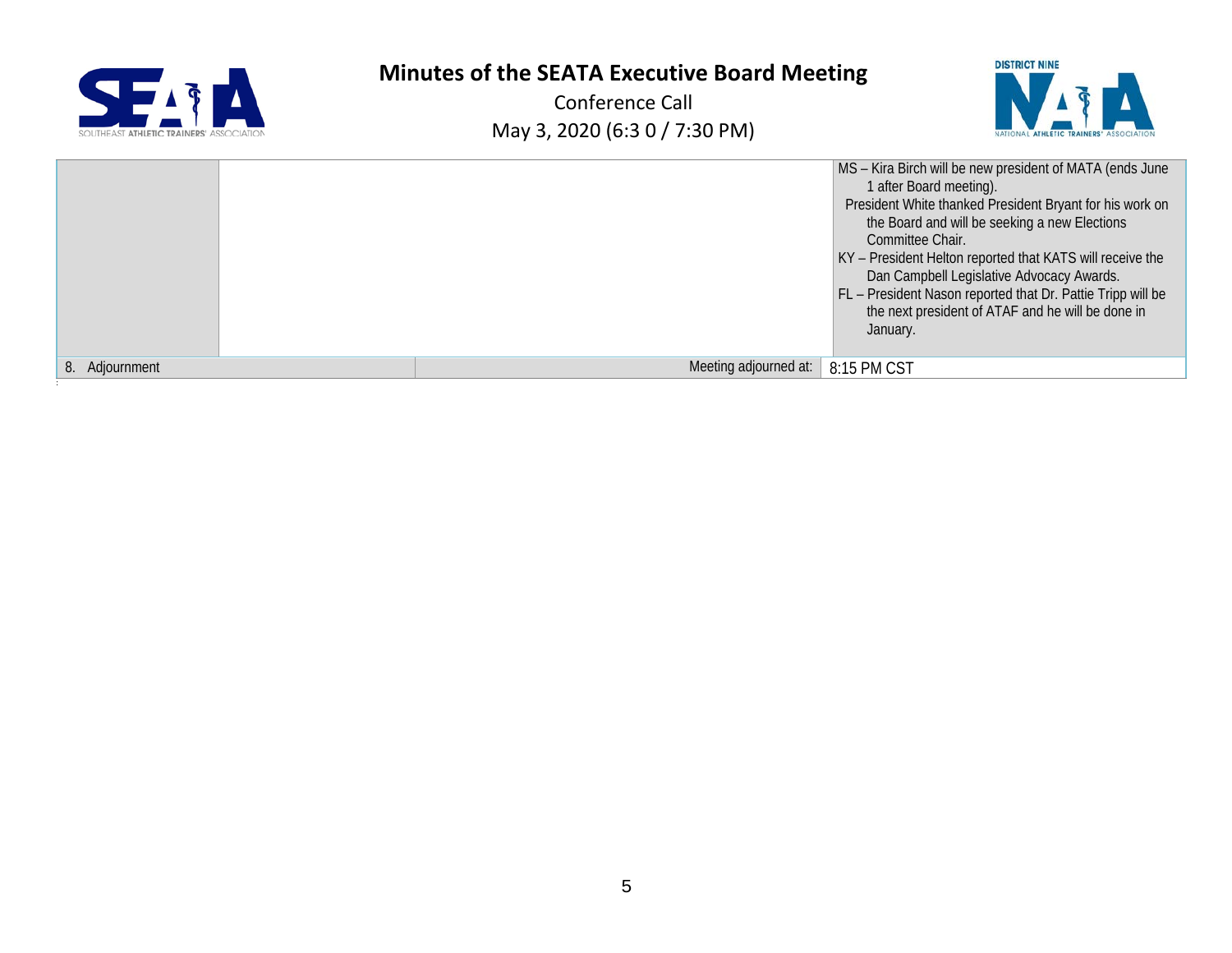

Conference Call May 3, 2020 (6:3 0 / 7:30 PM)



# MEMORANDUM

- FROM: Gerard White, SEATA President
- TO: SEATA Executive Board
- DATE: April 26, 2020
- RE: Review and consideration for immediate implementation

The SEATA Executive Board to consider the creation of the AT TEAM Program to promote member engagement and communications. This program is to be fully funded and supported by SEATA. State Associations would have the autonomy to determine registration fee for their respective members of SEATA. Fees collected by SEATA would be directed to the respective attendee's State Association (or SEATA for any non-D9 attendee) as a source of revenue for the State Association. For SEATA to offer this program as a member benefit to the State Associations and Membership, the following costs may be associated to this program:

| Description / Program Details                                    |  |  |
|------------------------------------------------------------------|--|--|
| 1. Purchase a 3-month subscription to an online webinar platform |  |  |
| a. Allows for an Organizer and Co-Organizer; Moderator           |  |  |
| and up to 6 Presenters.                                          |  |  |
| <b>b.</b> Accommodates for up to 500 attendees for each event.   |  |  |
| c. Can conduct Q&A and Polling during event.                     |  |  |
| d. Allows branding of SEATA or State Association for each        |  |  |
| event.                                                           |  |  |
| <b>e.</b> Recording of your event( $s$ ).                        |  |  |
| f. Reporting and analytics of events.                            |  |  |
| 2. Purchase Cvent Webinar Integration Package (1 yr)             |  |  |
| a. Creates a 1-step registration experience for                  |  |  |
| attendees.                                                       |  |  |
| <b>b.</b> Enables unique email confirmation with attendee's      |  |  |
| specific webinar link (for tracking and analytics).              |  |  |
| c. Integrates with CrowdCompass Mobile App                       |  |  |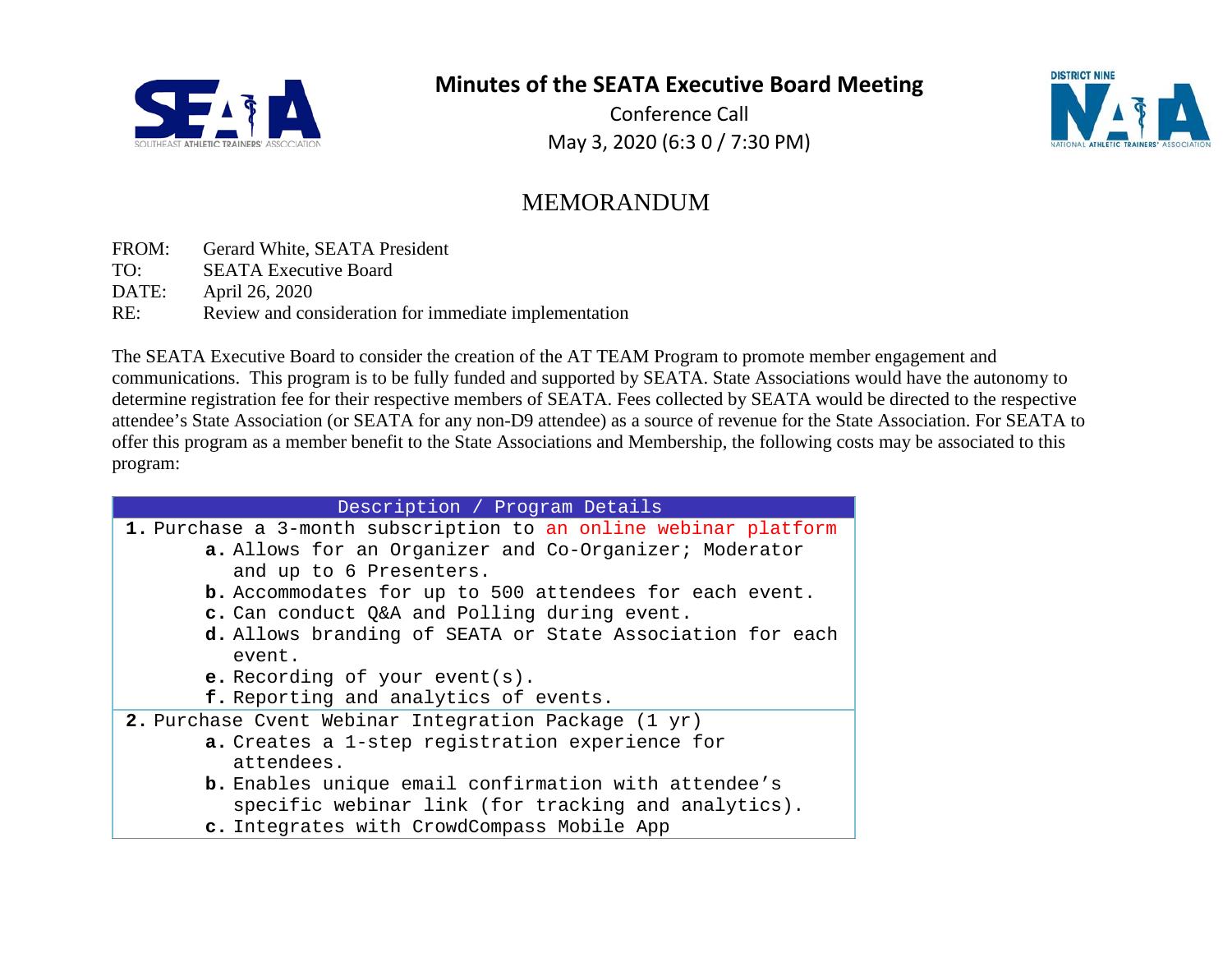

Conference Call May 3, 2020 (6:3 0 / 7:30 PM)



**3.** Speaker Honorariums (\$100/\$\$150/\$250 per Hr of CEU)

#### **Cost Not to Exceed \$8,000.00**

# TEAM AT Program<br> **TEAM AT Program** TELE-EDUCATION

The Southeast Athletic Trainers' Association announces a tele-education development program to promote educational opportunities as well as member engagement in support of the State Associations and Members of District IX.

This program will allow development of the following:

- 1. Livestreaming tele-education webinars to the Athletic Trainers in District IX.
	- a. Category A and/or EBP Presentations may be offered.
	- b. Webinars to be 1-4 hours in length.
	- c. Webinars offered in May, June and July (ATAF meeting in July).
- 2. Livestreaming State Association Meetings/Town Halls to promote the advancement of the profession and state endeavors.
	- a. State Associations shall determine a date and time for their respective membership meeting(s).